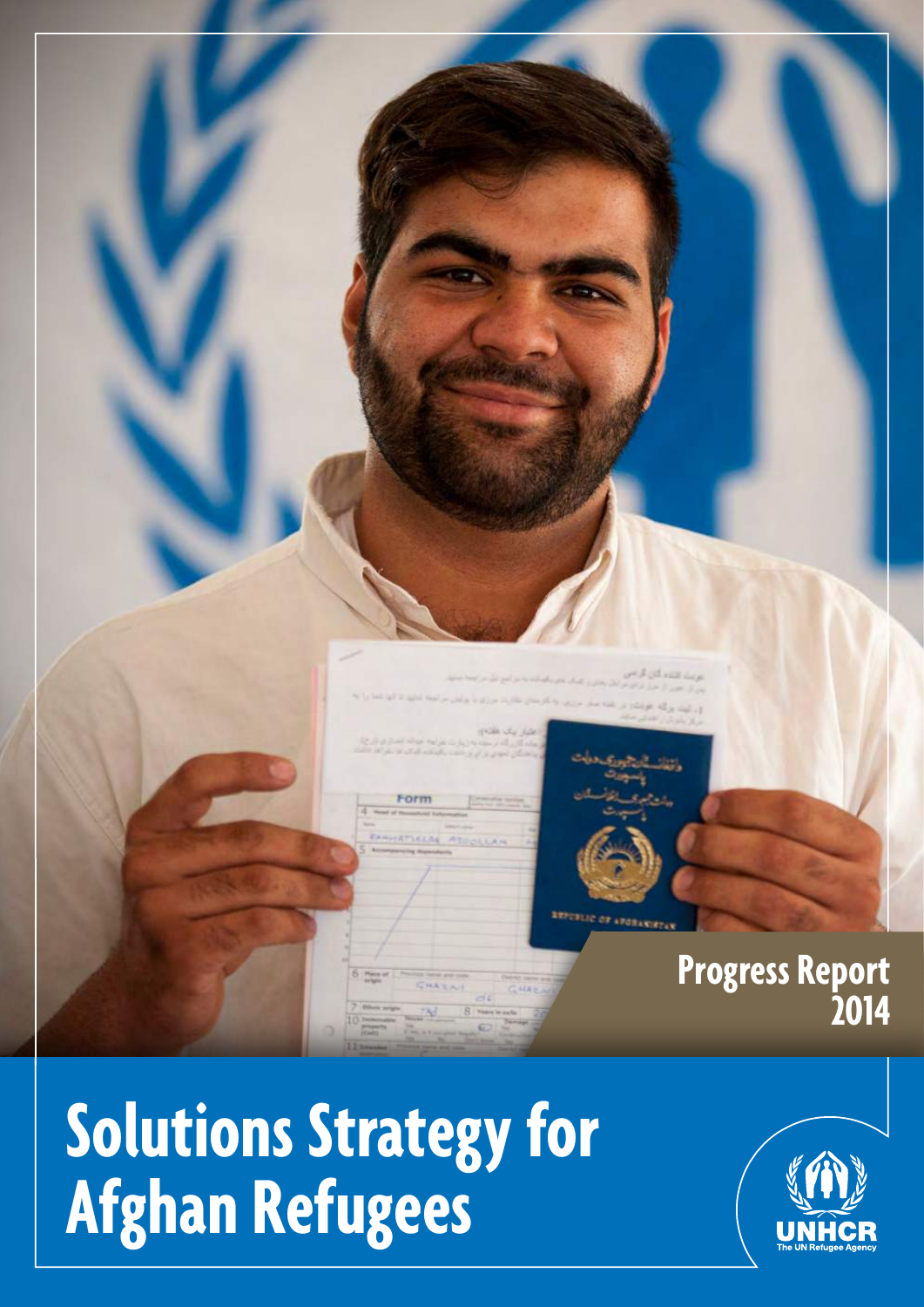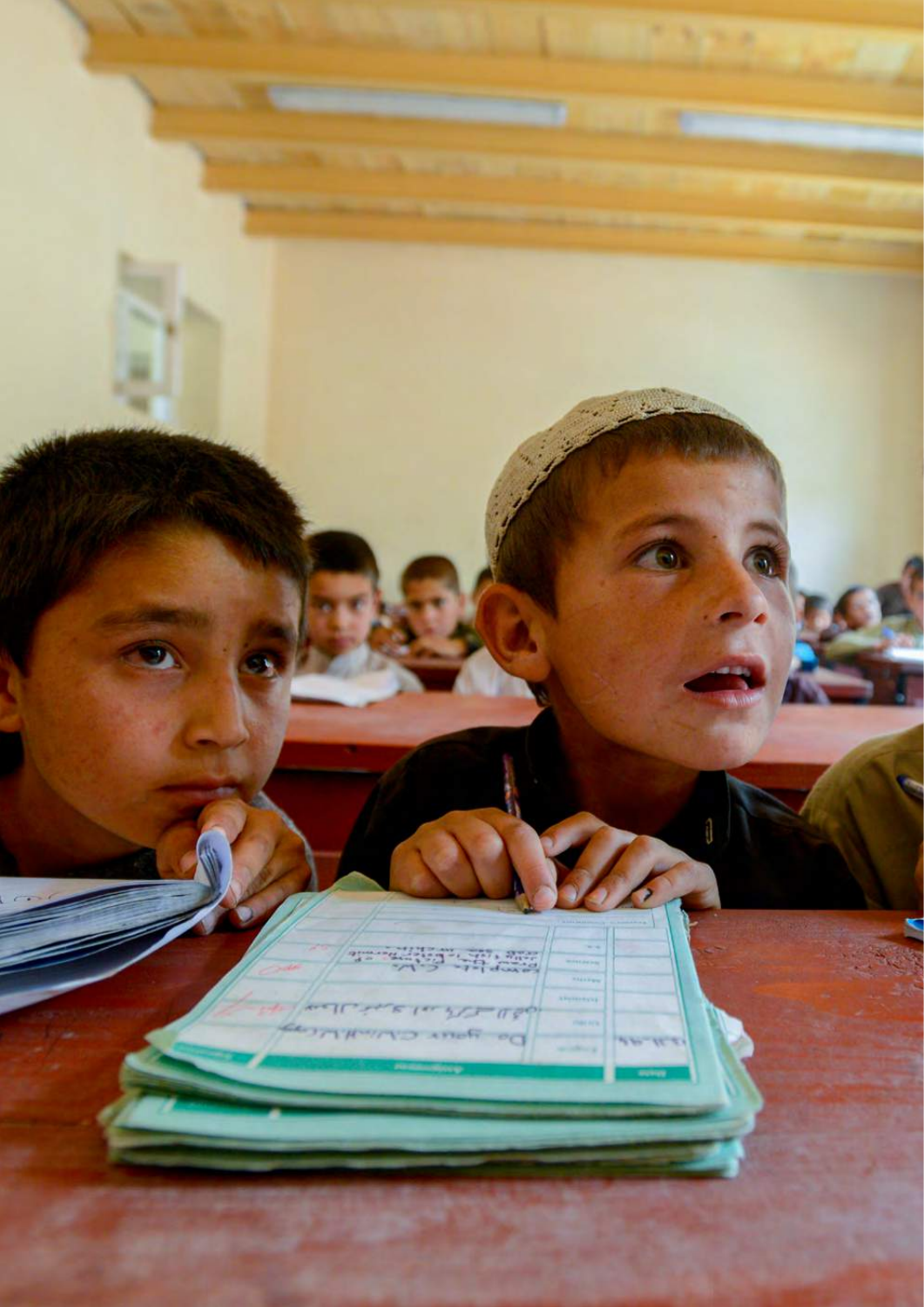

## Table of contents

| INTRODUCTION 4                                                       |  |
|----------------------------------------------------------------------|--|
| KEY OPERATIONAL ACHIEVEMENTS                                         |  |
| Islamic Republic of Afghanistan [11] Islamic Republic of Afghanistan |  |
| Islamic Republic of Iran                                             |  |
|                                                                      |  |
| ANNEXES 18                                                           |  |

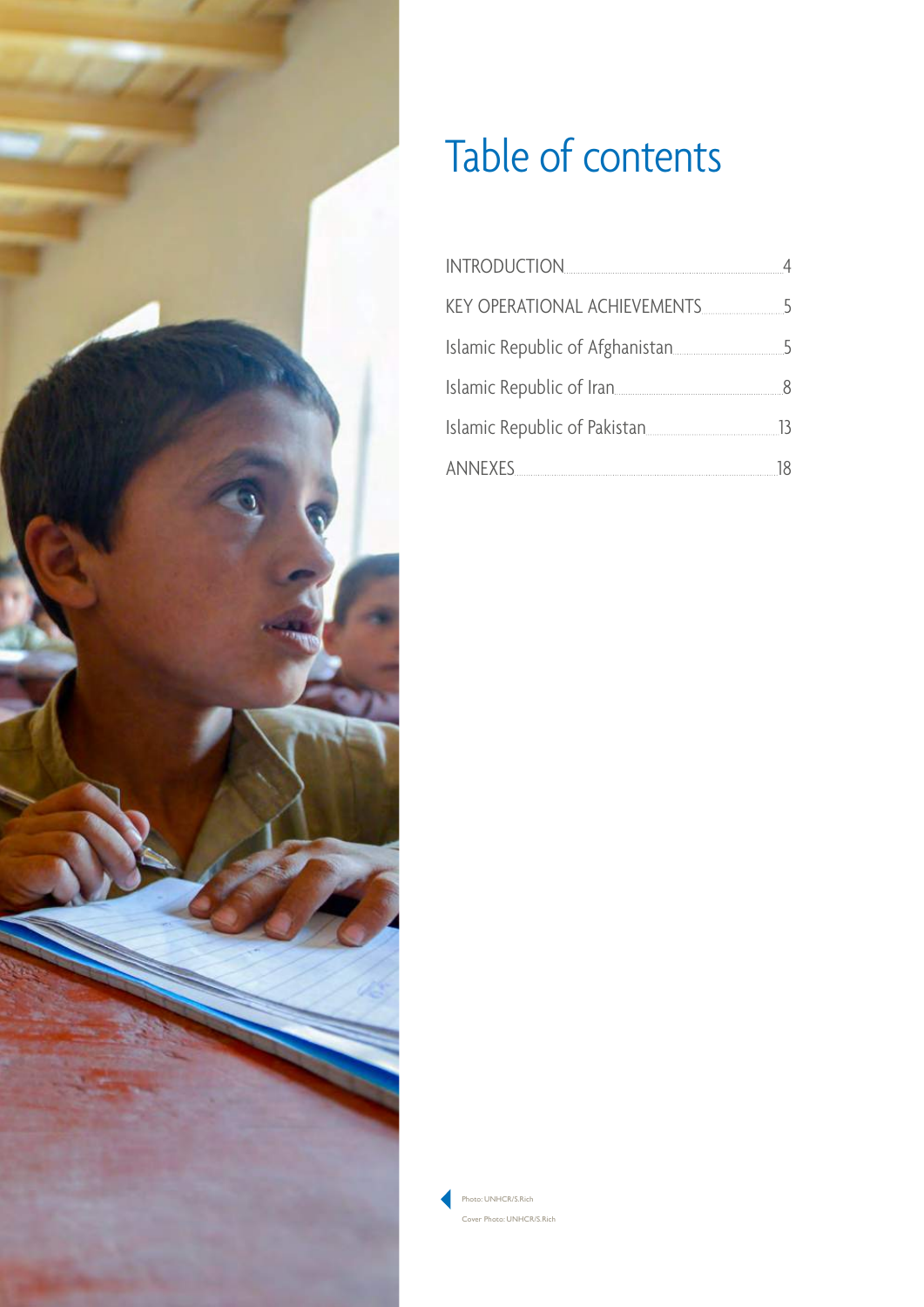#### **KEY FIGURES**

<span id="page-3-0"></span>**2.6 million Afghan refugees worldwide** 

### **2.5 million**

**Afghan refugees hosted by the Islamic Republics of Iran and Pakistan** 

### **5.8 million**

**Afghan refugee returnees since 2002**

#### **20%**

**of the total population in Afghanistan are returnees**

### **24,400**

**Afghan refugees from the Islamic Republics of Iran and Pakistan resettled in third countries from 1996-2014**

**50% of Afghan refugees are children**

### **8,600**

**Number of claims lodged by Unaccompanied or Separated Children from Afghanistan in 2014**

## INTRODUCTION

After more than three decades of protracted displacement, Afghan refugees still constitute the world's largest protracted refugee population under UNHCR's mandate, with some 2.6 million persons. While Afghan refugees are dispersed across more than 70 countries, an overwhelming 95 per cent of them (approximately 2.5 million) continue to be hosted by just two countries - the Islamic Republics of Iran and Pakistan. The Solutions Strategy for Afghan Refugees to Support Voluntary Repatriation, Sustainable Reintegration and Assistance to Host Countries (SSAR) remains the main regional framework for joint interventions aimed at identification and implementation of lasting solutions and providing support to host countries. Developed by the Islamic Republics of Afghanistan, Iran and Pakistan, with the support of UNHCR, the SSAR was endorsed by the international community in May 2012. It is structured around the following five key outcomes:

Support to voluntary repatriation

Access to shelter and essential social services for refugees, returnees and host communities

• Improved and diversified livelihood opportunities and enhanced food security

Social and environmental protection of refugees and returnees, as well as assistance and support to host communities

• Capacity development of national authorities, associations, organizations and communities concerned with refugees, returnees and host communities

Since 2012, there have been concerted efforts by the three Governments and UNHCR to operationalize the strategy, including the development of country specific portfolios of projects in 2014.**1** More than 50 Government agencies, humanitarian and development actors, including UN agencies, international organizations and NGOs were engaged in the formulation of the country specific portfolios, which were designed around the interlinked sectors of education, health and livelihoods.

According to the projects listed in these portfolios, the total financial requirements for all partners involved in the SSAR in the three countries amounted to USD 707 million in 2014 (please see Annex 1 for more information). The portfolios offer an integrated framework for multilateral cooperation and coordination in each country.

UNHCR and its partners have developed and implemented projects within this framework based on assessed needs and available resources. The present progress report details the key operational achievements in each country by UNHCR and its partners, under the five outcomes of the SSAR in 2014.

<sup>1</sup> The respective country portfolios of projects for the Islamic Republics of Afghanistan, Iran and Pakistan are available at: http://www.unhcr.org/pages/4f9016576.html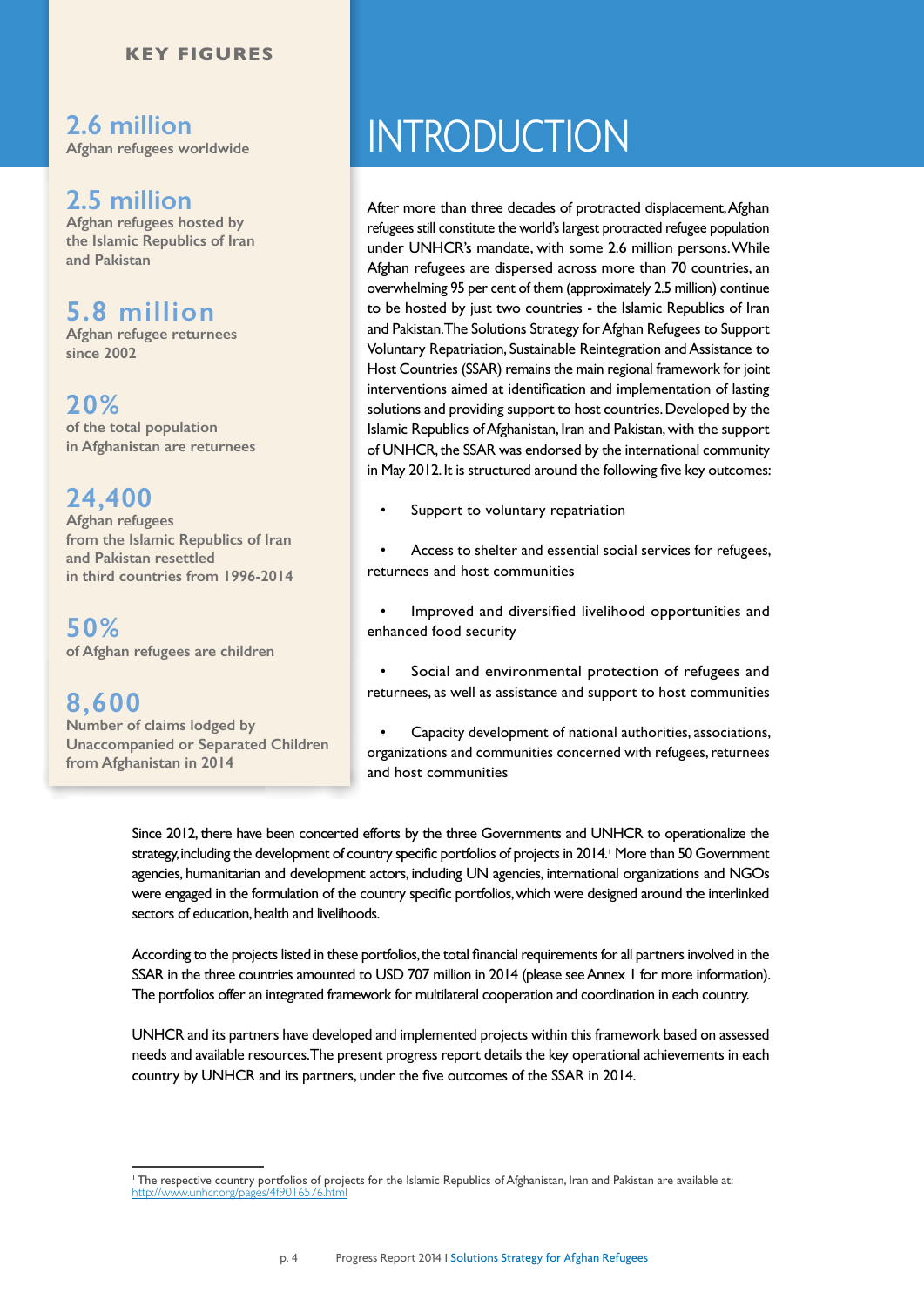## <span id="page-4-0"></span>KEY OPERATIONAL ACHIEVEMENTS

## **Islamic Republic of Afghanistan**

#### **Outcome 1: Support to voluntary repatriation**

- In 2014, a total of 16,957 Afghan refugees voluntary repatriated from the Islamic Republics of Iran and Pakistan. The provinces receiving the highest numbers of returnees in Afghanistan include Kabul, Nangarhar, Kunduz, Baghlan and Kandahar.
- In view of the rising commodity prices and transportation costs, the cash grant provided to returnees was increased from USD 150 to USD 200 per person to cover transportation expenses and initial reintegration activities.
- UNHCR, in collaboration with local partners provided assistance to 1,616 vulnerable individuals (60 per cent male and 40 per cent female). Approximately 9 per cent of the total beneficiaries were local community members.



- 3,429 vulnerable returnees families were provided with winterization packages including NFIs, hygiene items, and fuel.
- Border monitoring was conducted in order to track population movements and provide information to returning refugees. A total of 1,909 interviews were conducted. Information was gathered on return trends, push/pull factors and information received prior to departure regarding the conditions in the country of origin, to ensure that return continues to be both well-informed and voluntary.
- Returnee monitoring targeted nearly 700 families across the country. Monitoring was conducted using mobile teams to identify protection issues that could affect reintegration including the lack of documentation or lack of access to healthcare, education facilities and other basic services.
- In coordination with UNHCR's Pakistan office, one go-and-see visit was organized to Laghman province, aiming at enabling refugees in Pakistan to make an informed decision on return. Teams were composed of refugee elders (male and female) and UNHCR staff from both countries.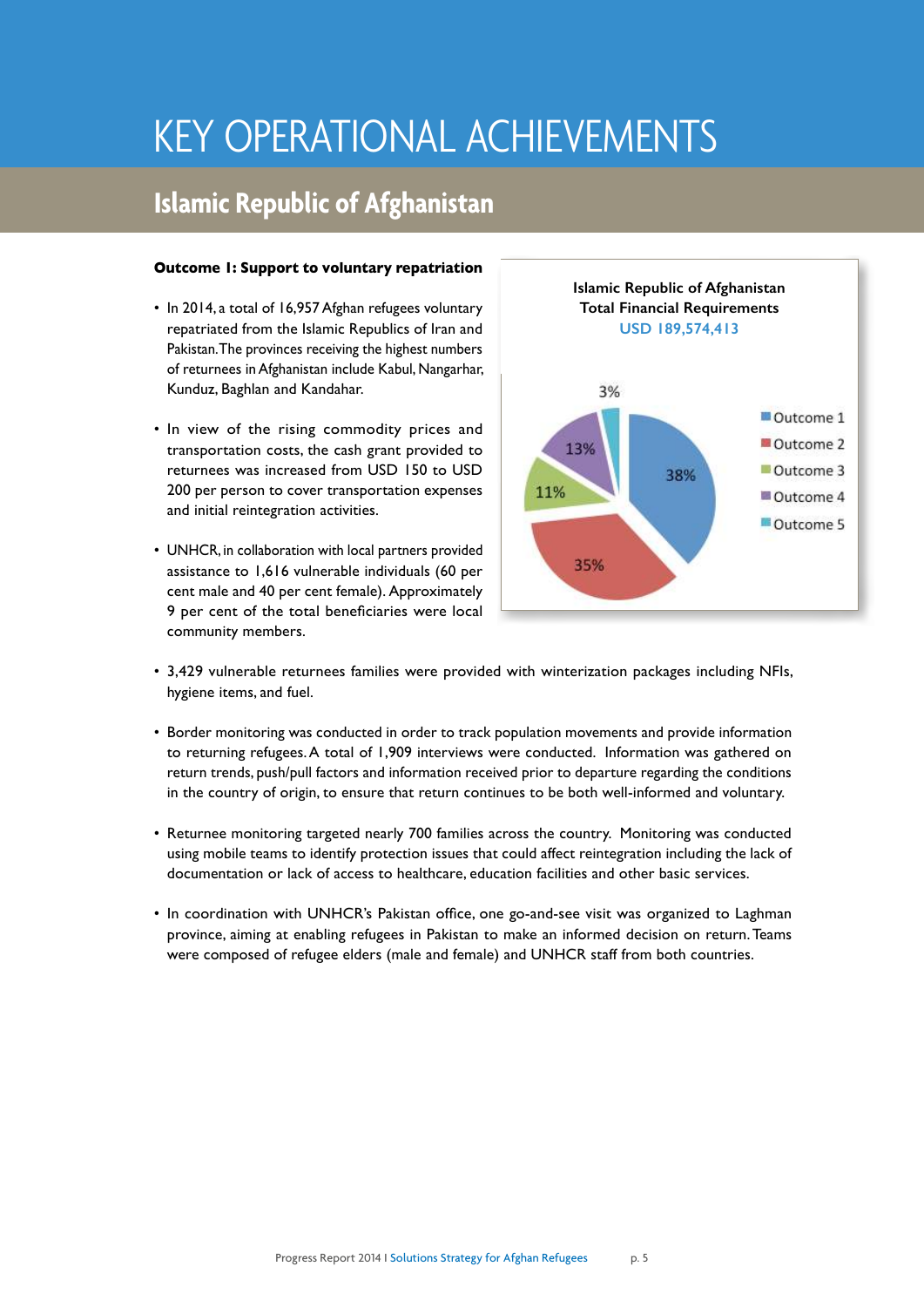#### **Outcome 2: Access to shelter and essential services**

#### *Land/Shelter*

• A total of 3,038 shelter units were constructed in return areas (503 in Central and Central Highlands, 844 in Northern, 368 in Western, 300 in South-eastern and 1,023 in Eastern Regions), benefitting 18,228 individuals. Of the 503 shelters in the Central and Central Highlands Regions, 263 were constructed through the provision of cash-transfer approach.

| <b>Impact indicators</b>                                       | <b>Baseline</b> | <b>Target</b> | <b>Year-End</b> |
|----------------------------------------------------------------|-----------------|---------------|-----------------|
| % of households living in<br>adequate dwellings                | 17              | 100           | 51.12           |
| <b>Performance Indicators</b>                                  |                 |               |                 |
| # of Long-term/<br>permanent shelter<br>provided and sustained | N.A.            | 5,943         | 3.038           |

#### *Access to essential social services*

- 167 community-based projects were implemented in return areas across the country in order to promote peaceful coexistence and relieve any possible tensions within the community. The majority of the projects were related to access to water. These included 142 potable-water wells, a hydropower/electrical project, a water-supply project, flood-protection walls (four projects), and the rehabilitation of a water-irrigation system.
- The construction of a water-pipe scheme, the purification of existing water points and the construction of 170 tube wells, supported under the SSAR, benefited 1,224 returnees and host community members. One wind-powered electricity plant was constructed which benefitted 1,795 persons.
- Six schools were constructed (including boundary walls for schools, provision of school furniture, solar lighting, and rehabilitation of co-educational rooms).

#### **Outcome 3: Improved and diversified livelihood opportunities and enhanced food security**

- 15 vocational-training and livelihood projects were implemented for vulnerable returnees in five regions of the country, reaching over 5,800 returnees. The main focus was to empower vulnerable women, men and youth through marketable job skills, providing productive assets and enhancing business-development skills. The skills covered by these trainings included weaving and handicrafts, carpentry, tailoring and plumbing, bee keeping, animal husbandry/livestock management, agriculture/ saffron production and community technology access.
- Cross-border activities took place with the Islamic Republic of Iran. Improved information sharing on the labor market and the support network of public and private sector entities in Afghanistan will improve the effectiveness of job placement initiatives in facilitating voluntary repatriation and sustainable reintegration.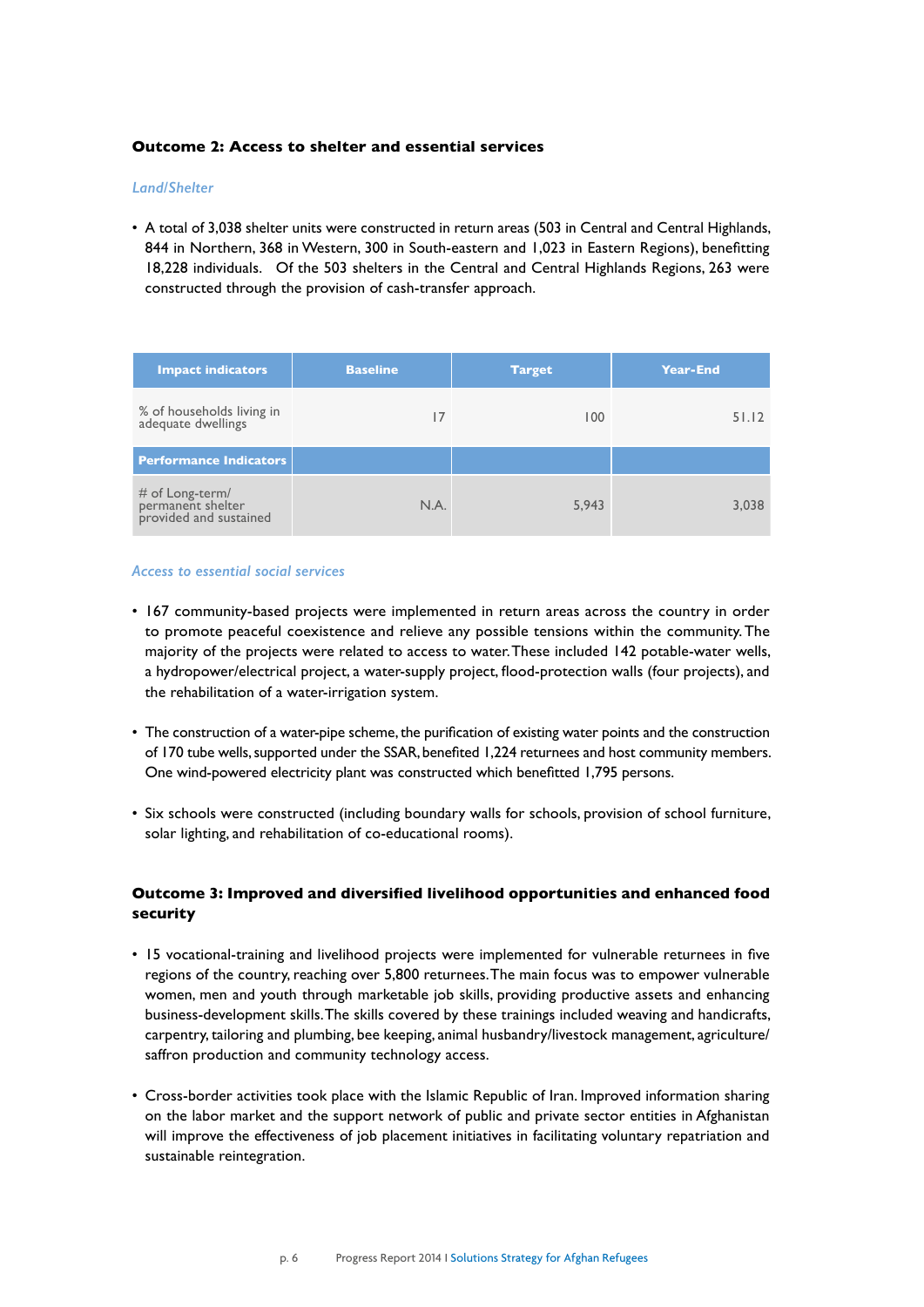#### **Outcome 4: Social and environmental protection of refugees and returnees, as well as assistance and support to host communities**

- The Information, Counseling and Legal Assistance (ICLA) programme targeting returnees, refugees, IDPs, and extremely vulnerable local community members was implemented in collaboration with UNHCR's partners. The ICLA programme reached a total of 98,682 beneficiaries, 6,569 of which were provided support through UNHCR projects in Kandahar, Kunar and Jalalabad. ICLA registered 132 legal cases (1,593 individual beneficiaries) and of these cases 78 were resolved.
- Capacity-building activities targeting legal practitioners and members of informal conflict-resolution mechanisms, such as shuras and jirgas took place. A total of 46 trainings reaching 1,237 participants were facilitated.

#### **Outcome 5: Capacity development of national authorities, associations, organisations and communities concerned with refugees, returnee and host communities**

- A legal assistance project was implemented in Kandahar to facilitate access to formal and informal justice systems in order to resolve disputes and problems faced by returnees, IDPs and vulnerable members of the community. Capacity building on formal and informal justice systems and rightawareness trainings were provided. 122 housing, land and property documents were provided, family disputes and loan recoveries mediated, eight trainings for 351 informal justice representatives conducted, 181 civil documentation-cases registered, and 246 community-right awareness and outreach sessions provided.
- A total of 67 community-based groups, including female shuras/associations, were formed. These actively participated in the implementation of initiatives to reduce the risk of SGBV in the communities.
- Stronger coordination has been established through SGBV Sub-Cluster, the Gender Working Group, the UN Joint Task Force, the Psychosocial Support Working Group, the Child Protection in Emergency Sub-Cluster, the Trafficking Task Force, and the Elimination of Violence against Women Special Fund. Technical support was provided to diverse bodies such as agencies, working groups and task forces providing SGBV prevention and response.

| <b>SSAR Outcomes</b>                                             | <b>Funds received and spent</b><br>by UNHCR and its partners<br>in Afghanistan (USD) | <b>Financial Requirements for</b><br><b>UNHCR and its partners</b><br>for Afghanistan (USD) | <b>Total Financial</b><br><b>Requirements in the</b><br><b>SSAR portfolio</b> |
|------------------------------------------------------------------|--------------------------------------------------------------------------------------|---------------------------------------------------------------------------------------------|-------------------------------------------------------------------------------|
| I.Voluntary<br>Repatriation                                      | 10,727,931                                                                           | 41,012,147                                                                                  | 72,077,558                                                                    |
| 2. Access to<br>essential services<br>and shelter                | 12,727,938                                                                           | 33,735,529                                                                                  | 66,728,576                                                                    |
| 3. Livelihoods and<br><b>Food Security</b>                       | 5,225,420                                                                            | 11,659,448                                                                                  | 19,927,076                                                                    |
| 4. Social and<br>Environmental<br>protection and<br>resettlement | 6.558.750                                                                            | 14,668,064                                                                                  | 24,361,625                                                                    |
| 5. Capacity<br>Development                                       | 2.040                                                                                | 2.040                                                                                       | 6,479,578                                                                     |
| Total                                                            | 35,242,079                                                                           | 101,077,288                                                                                 | 189,574,413                                                                   |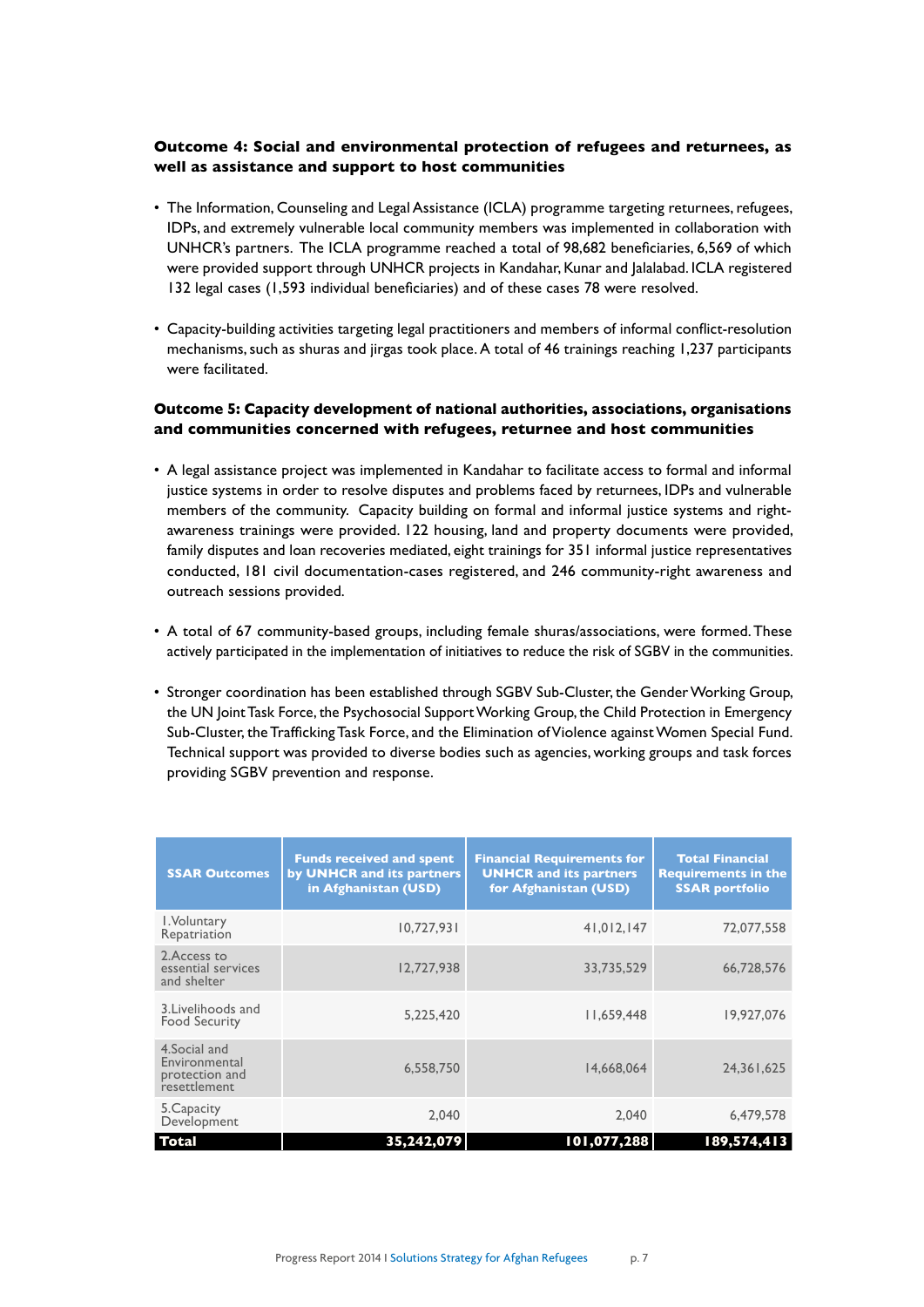## <span id="page-7-0"></span>**Islamic Republic of Iran**

#### **Outcome 1: Support to Voluntary Repatriation**

- In 2014, a total of 4,456 refugees returned to Afghanistan from the Islamic Republic of Iran.
- In order to ensure that refugees make informed decisions on voluntary repatriation, information relevant to facilities in Afghanistan as well as voluntary repatriation procedures were made available through the publication of flyers and bulletins.
- The health clinic at Dogharoun near the border, provided medical assistance to 3,278 refugees in need of medication and treatment prior to their voluntary repatriation. Special attention was paid to children, unaccompanied elderly refugees, unaccompanied or pregnant women and persons with disabilities.



#### **Outcome 2: Access to Shelter and Essential Services**

#### *Education*

- For the 2013-2014 school year, nearly 326,670 Afghan refugee children enrolled in the formal education system, an increase of 7 per cent compared to the previous year.
- Five new schools were constructed to accommodate 1,903 Afghan children. Two schools were renovated to assist 324 children. In addition, 3,621 over-aged and out-of-school children were enrolled in literacy programmes.

| <b>Impact indicators</b>                                                                   | <b>Baseline</b> | <b>Target</b> | <b>Year-End</b> |
|--------------------------------------------------------------------------------------------|-----------------|---------------|-----------------|
| % of primary school-aged children<br>enrolled in primary education                         | 72              | 85            | 80              |
| % of secondary school-aged young<br>people enrolled in secondary<br>education              | 72              | 75            | 72              |
| <b>Performance indicators</b>                                                              |                 |               |                 |
| $\#$ of PoC enrolled in literacy<br>classes                                                | N.A.            | 5,000         | 3,621           |
| # of PoC participating in UNHCR<br>supported school-based sports/<br>recreation activities | N.A.            | 8,750         | 7,973           |
| $#$ of educational facilities<br>constructed or improved                                   | N.A.            | 10            | 16              |
| % of primary school graduates<br>(successful completion of final<br>grade)                 | N.A.            | 85            | 75              |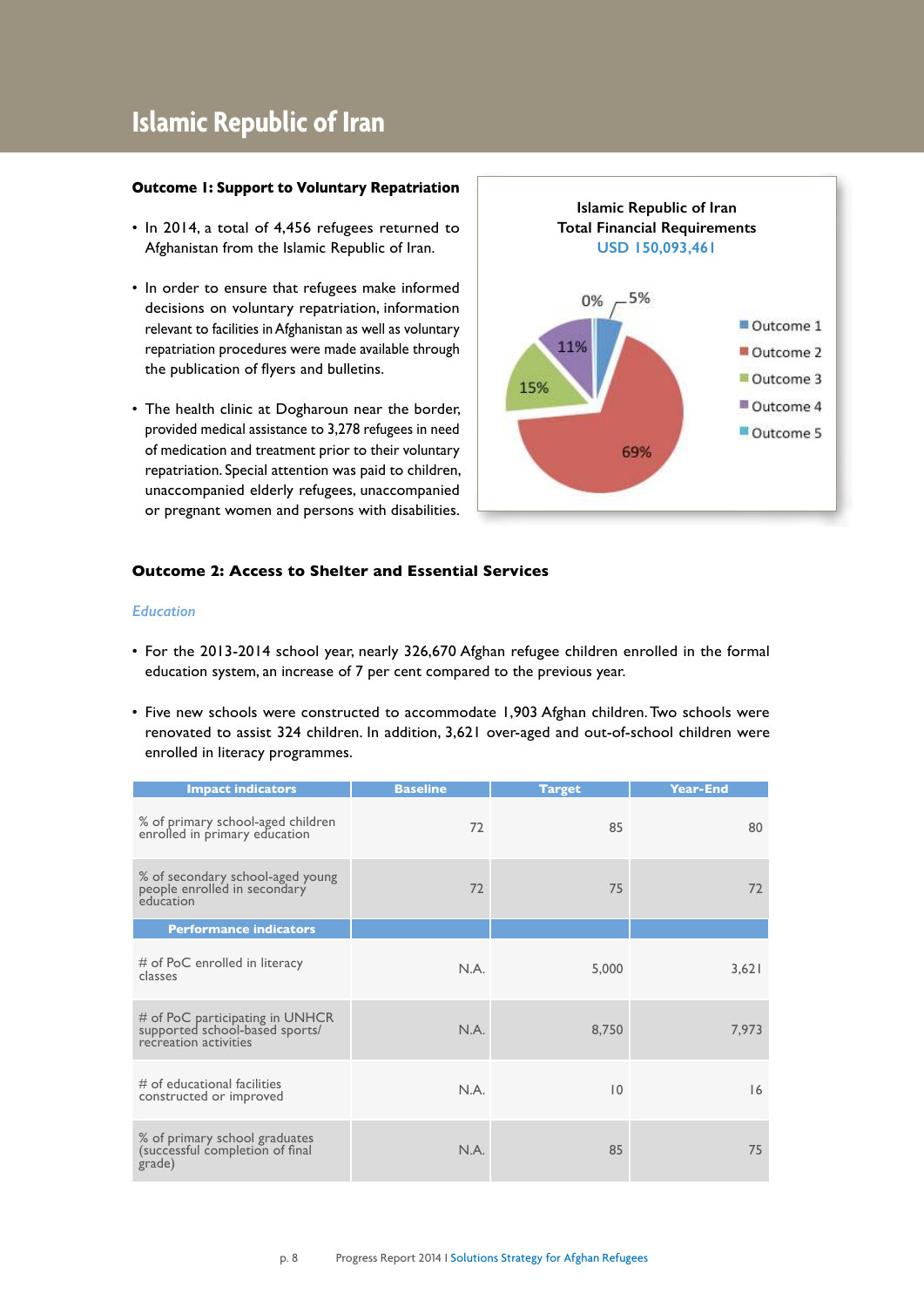

#### *Health*

Photo: UNHCR/S.Rich

- Through joint collaboration between the Ministry of Interior, ASIA Insurance Company and UNHCR, the private health insurance scheme in 2014 covered nearly 220,200 vulnerable refugees, including about 2,000 with special diseases (renal failure, hemophilia, thalassemia, multiple sclerosis and cancer).
- Primary health care, including vaccinations, antenatal care, maternal and child health, and family planning, was provided, free of charge, to all refugees in 15 settlements and 29 urban locations.
- Almost 100 Afghan refugee children suffering from various types of cancer received medical treatment. In addition, 172 Afghan refugee children received cardiac, orthopedic and corrective surgeries.

| <b>Impact indicators</b>                                                           | <b>Baseline</b> | <b>Target</b> | <b>Year-End</b> |
|------------------------------------------------------------------------------------|-----------------|---------------|-----------------|
| Extent persons of concern have access to<br>primary health care (%)                | 78              | 85            | 80              |
| Extent persons of concern have access to<br>secondary and tertiary health care (%) | 25              | 55            | 27              |
| <b>Performance indicators</b>                                                      |                 |               |                 |
| # of health facilities equipped/constructed/<br>rehabilitated                      | N.A.            | 157           | 134             |
| # of persons referred to secondary and tertiary<br>medical care                    | N.A.            | 59,000        | 55,004          |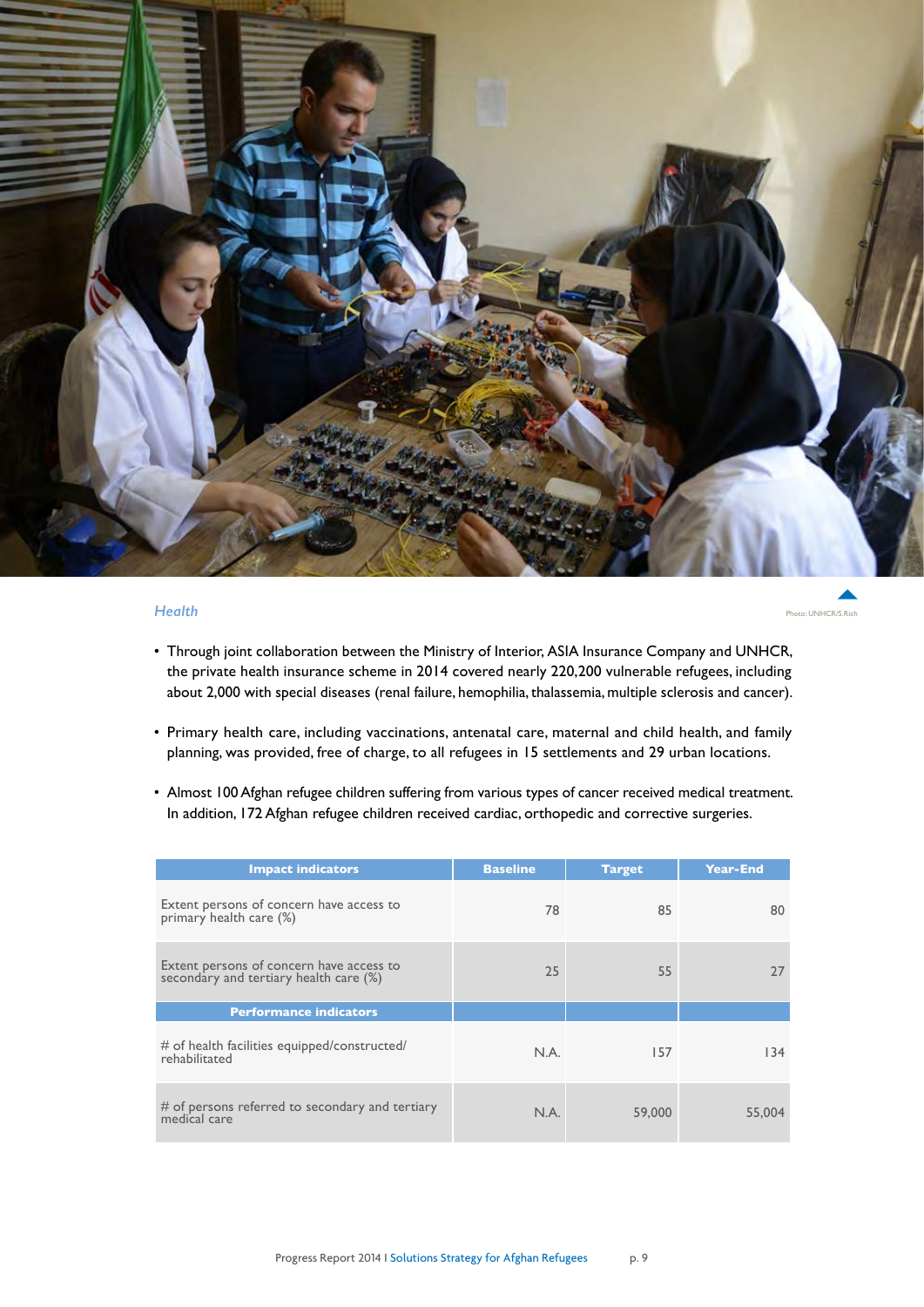#### **Outcome 3: Improved and Diversified Livelihood Opportunities and Enhanced Food Security**

- Approximately 2,447 refugees received more than 50 different vocational training courses.
- 150 female refugees took part in vocational and entrepreneurship training to enable them to establish home-based small enterprises.
- A revolving loan fund provided micro-credit and banking services, creating employment opportunities for 45 refugees and contributed to the improved livelihoods of 225 indirect beneficiaries in their households.
- Food assistance was provided to around 28,000 vulnerable Afghan refugees inside 11 official settlements located in nine provinces in order to meet their essential needs and energy requirements by improving food consumption.

| <b>Impact Indicators</b>                                                                              | <b>Target</b> | <b>Year-End</b> |
|-------------------------------------------------------------------------------------------------------|---------------|-----------------|
| % of persons of concern (18-59 yrs) earning at least minimum<br>wages for more than 6 months per year | $\mathsf{L}$  | 4.92            |
| % of persons of concern using banking services (e.g. savings,<br>loans, transfers)                    | 3             | 1.2             |
| <b>Performance Indicators</b>                                                                         |               |                 |
| # of Afghan refugees earning incentives/wages from partner and<br>from community contracting projects | 2,000         | 1,328           |
| # of Afghan refugees enrolled in formal national institutions for<br>certified skills training        | 5,000         | 2,597           |
| Number of small business associations formed/supported                                                | 200           | 418             |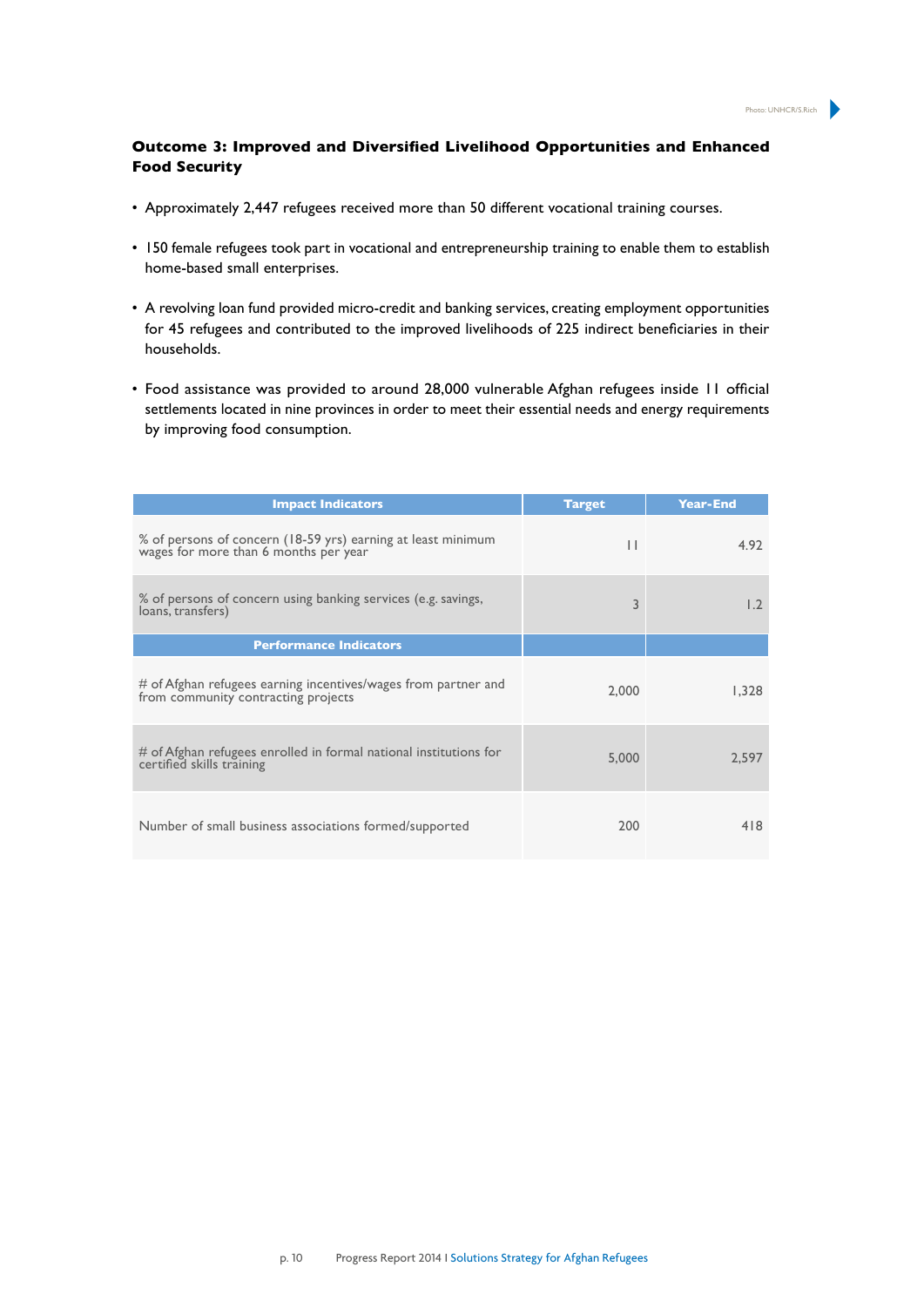

#### **Outcome 4: Social and environmental protection of refugees and returnees, as well as assistance and support to host communities**

- BAFIA has undertaken the periodic renewal of Amayesh cards.**<sup>2</sup>**
- Approximately 4,570 Afghan refugees received legal assistance from 15 UNHCR hired lawyers throughout the country.
- UNHCR's Outreach, Networking and Assistance Programme assisted approximately 3,250 vulnerable refugees. The programme, while aiming at empowering the refugee communities and at helping them move towards self-reliance, supported refugees to cope with unexpected challenges and to rebuild their capacity to resume normal life.
- Community based rehabilitation services, including physiotherapy, occupational and speech therapy, assistance for visual and auditory impairments and mental health services, were provided in three provinces for 696 refugees and 3,480 indirect beneficiaries in their families.
- 1,328 refugees received training and daily income in return for their participation in the activities to promote sustainable community-based management for the preservation and restoration of natural resources.

<sup>2</sup> Amayesh cards enable refugees to access basic services and facilitate the issuance of work permits. This registration scheme started in 2003 and the registration has been carried out periodically. The current refugee population figure is based on the previous Amayesh 9 registration exercise carried out in 2013 and the most recent Amayesh 10 registration exercise will be completed in 2015.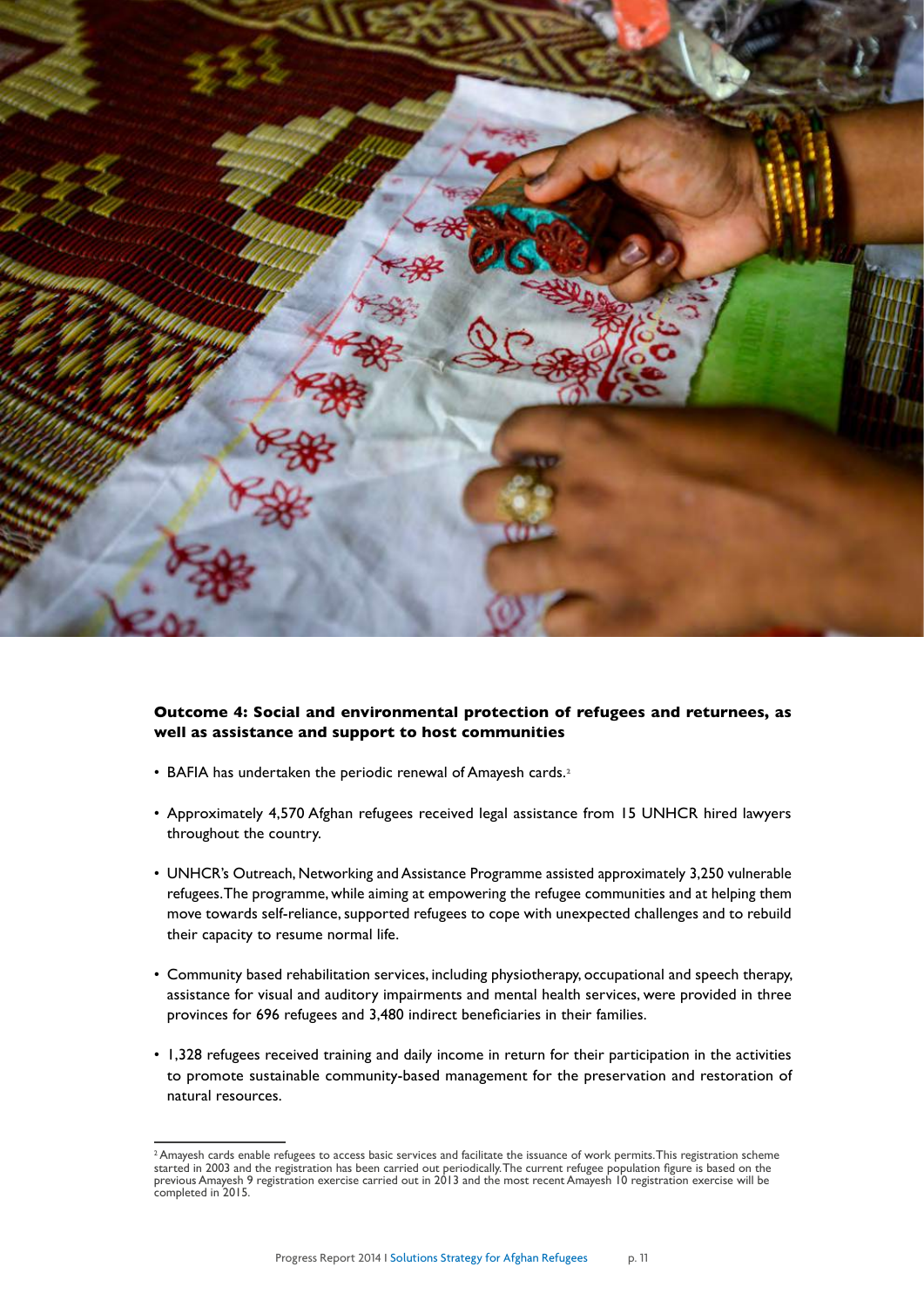#### **Outcome 5: Capacity development of national authorities, associations, organizations and communities concerned with refugees, returnees and host communities**

- In February 2014, a donor briefing was held in Tehran where the High Commissioner launched the 2014 SSAR Portfolio of Projects in the presence of the Deputy Minister of Interior of the Islamic Republic of Iran and 108 participants including embassies, governmental organizations, national NGOs, international NGOs as well as UN Agencies.
- In June 2014, the 'High-Level Consultations on the Solutions Strategy for Afghan Refugees: The way forward in the Islamic Republic of Iran' was co-hosted by the Government of Switzerland and UNHCR in Geneva. It was attended by the High Commissioner, the Minister of Interior of Iran as well as representatives from 30 governments, 12 UN and international organizations and six international and Iranian NGOs. The participants of the conference assessed where the implementation of the SSAR stood and urged the international community to provide political and financial support to address unmet needs.

| <b>SSAR</b><br><b>Outcomes</b>                                | <b>Funds received and</b><br>spent by UNHCR and<br>its partners in the<br><b>Islamic Republic of Iran</b><br>(USD) | <b>Financial Requirements</b><br>for UNHCR and its<br>partners for the Islamic<br><b>Republic of Iran (USD)</b> | <b>Total Financial Re-</b><br>quirements in the<br><b>SSAR portfolio</b> |
|---------------------------------------------------------------|--------------------------------------------------------------------------------------------------------------------|-----------------------------------------------------------------------------------------------------------------|--------------------------------------------------------------------------|
| I. Voluntary Repatriation                                     | 1,902,046                                                                                                          | 3,037,035                                                                                                       | 7,619,901                                                                |
| 2. Access to essential<br>services and shelter                | 18,931,589                                                                                                         | 49,643,126                                                                                                      | 102,694,176                                                              |
| 3. Livelihoods and Food<br>Security                           | 3,057,226                                                                                                          | 6,992,867                                                                                                       | 22,540,207                                                               |
| 4. Social and<br>Environmental protection<br>and resettlement | 4,042,384                                                                                                          | 5,027,907                                                                                                       | 16,764,203                                                               |
| 5. Capacity Development                                       | 44,701                                                                                                             | 103,540                                                                                                         | 474,974                                                                  |
| Total                                                         | 27,977,946                                                                                                         | 64,804,475                                                                                                      | 150,093,461                                                              |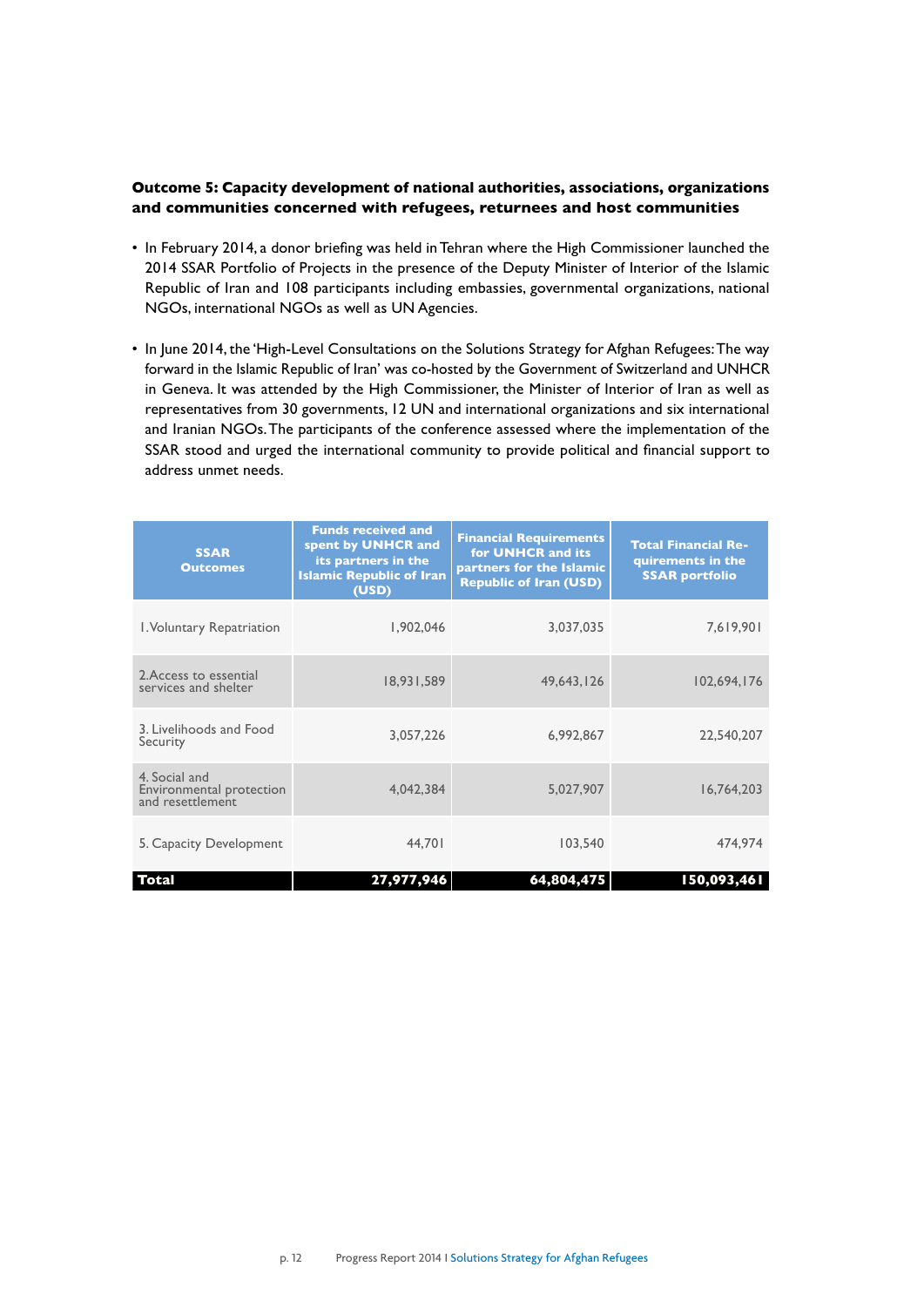## <span id="page-12-0"></span>**Islamic Republic of Pakistan**

#### **Outcome 1: Support to Voluntary Repatriation**

- A total of 13,000 Afghan refugees voluntarily repatriated from Pakistan to Afghanistan in 2014.
- Voluntary repatriation was facilitated through two Voluntary Repatriation Centers (VRCs) in Peshawar and Quetta. In addition to deregistration, the VRCs offer overnight stay facilities and basic health services. Exit interviews, border monitoring and identification of specific needs were carried out to record any protection and/or security concerns returnees might have faced or foresee within the overall objective



**Islamic Republic of Pakistan Total Financial Requirements**

of ensuring the voluntariness of returns. Information about the voluntary repatriation process and reintegration conditions in Afghanistan was disseminated through media/mass information campaigns, Shura (consultative) meetings and distribution of information leaflets in order to help refugees make an informed decision on return. More than 1,200 sessions were conducted to this effect, along with 66 focus group discussions.

#### **Outcome 2: Access to Shelter and Essential Services**

#### *Access to quality education*

- Free primary education was provided to over 77,000 Afghan refugee children residing in refugee villages – an increase of 3,000 from 2013 – through 174 conventional schools (including 127 in Khyber Pakhtunkhwa and 38 in Balochistan), 48 satellite classrooms and 13 early child education centers with a total of 1,455 teachers. Particular attention was on increasing girls' enrolment and retention, including through 18 home-based schools.
- To address the challenge of retention of teachers in Afghan refugee schools, over 200 teachers (more than 50 per cent are female) were included in a two-year mandatory teacher training diploma course, which is recognized both in Pakistan and Afghanistan. The increase of female teachers is also expected to improve access to education by girls.
- Through the Refugee Affected and Hosting Areas (RAHA) programme, 18 education projects were implemented in schools across 12 districts. In Khyber Pakhtunkhwa (KP) province, 11 RAHA projects in six districts improved the capacity of 29 Government schools and provided a better learning environment for 12,200 pupils, including both Afghan refugees and Pakistani students. In Balochistan, five RAHA projects improved the capacity of eight Government schools and benefitted nearly 5,500 students. This provided much needed support and infrastructure in form of classrooms, latrines, and furniture.
- Tertiary education was provided through DAFI scholarships for 74 students and UNHCR supported an additional 30 scholarships. Efforts are ongoing to negotiate scholarship quotas from higher education institutions. The Allama Iqbal Open University in Islamabad has offered scholarships for Proof of Registration (PoR) card**3** holders in its undergraduate, postgraduate and doctoral programs in various academic disciplines under distance learning.

<sup>&</sup>lt;sup>3</sup> The Proof of Registration (PoR) cards regulates the temporary stay of registered Afghans in Pakistan.They are due to expire in December 2015. However, the draft policy on voluntary repatriation and management of Afghan nationals beyond 2015 includes a proposal for the extension of the PoR cards until the end of 2017.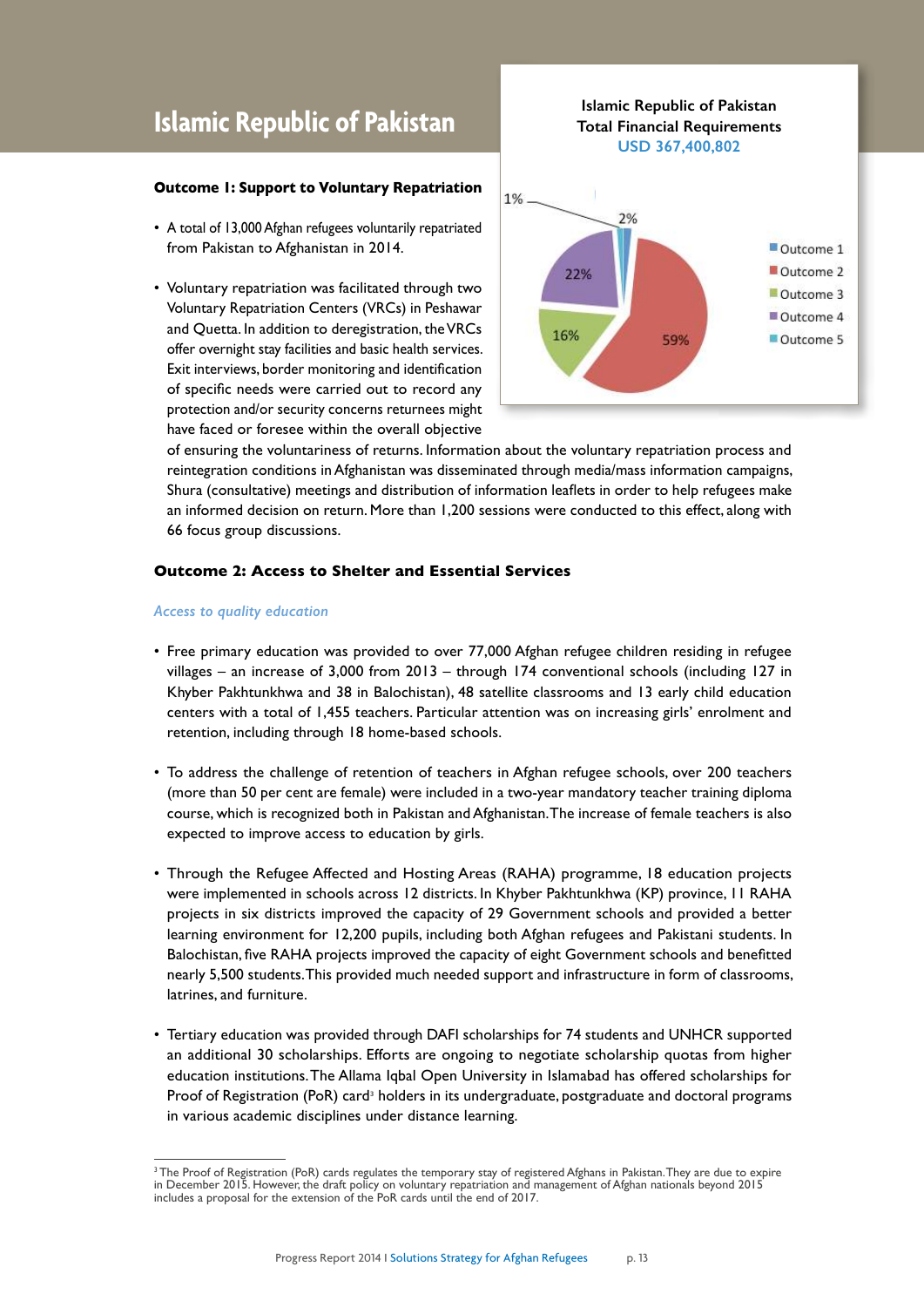#### *Access to health care and other essential services*

- UNHCR has been providing primary health care services to Afghan refugees in Refugee Villages, across the provinces of Khyber Pakhtunkhwa, Balochistan and Punjab through Basic Health Units (BHUs) run by partners. These services include curative services for common diseases, preventive programmes for routine vaccination, tuberculosis, malaria control programmes. UNHCR supported BHUs provided services to nearly 580,000 patients. Reproductive health services were provided in 62 health facilities in three provinces.
- UNHCR has started the implementation of a new Five-Year health strategy (2013-18) that allows for progressive and responsible disengagement from existing parallel systems (BHUs) and thereby for prioritization of UNHCR's assistance to the most vulnerable refugees.
- In Punjab, 20 refugee committees (nine male and 11 female) were supported through capacitybuilding sessions on SGBV, HIV/AIDS, hepatitis and polio. These committees disseminated these messages to the rest of the population.
- RAHA sanitation and water supply projects benefitted over 22,000 people in KP and more than 36,000 people in Balochistan. Improvements of sanitary conditions included construction/ rehabilitation of latrines, household and communal waste management trainings and individualized hygiene awareness in refugee villages. 11,510 community members were trained through water and hygiene sessions.

| <b>Impact indicators</b>                                                                     | <b>Baseline</b> | <b>Target</b> | <b>Year-End</b> |
|----------------------------------------------------------------------------------------------|-----------------|---------------|-----------------|
| Extent persons of concern have access<br>to primary health care (%)                          | 95              | 100           | 95              |
| <b>Performance indicators</b>                                                                |                 |               |                 |
| # of community health workers                                                                | N.A.            | 2,700         | 2,533           |
| # of health facilities equipped/<br>constructed/rehabilitated                                | N.A.            | 62            | 16              |
| $#$ of health workers trained in<br>collaboration with MoH, or other<br>external partners    | N.A.            | 450           | 646             |
| # of monthly reports received from<br>partners on the delivery of health<br>services to PoCs | N.A.            | 62            | 62              |
| # of persons referred to secondary<br>and tertiary medical care                              | N.A.            | 1,000         | 255             |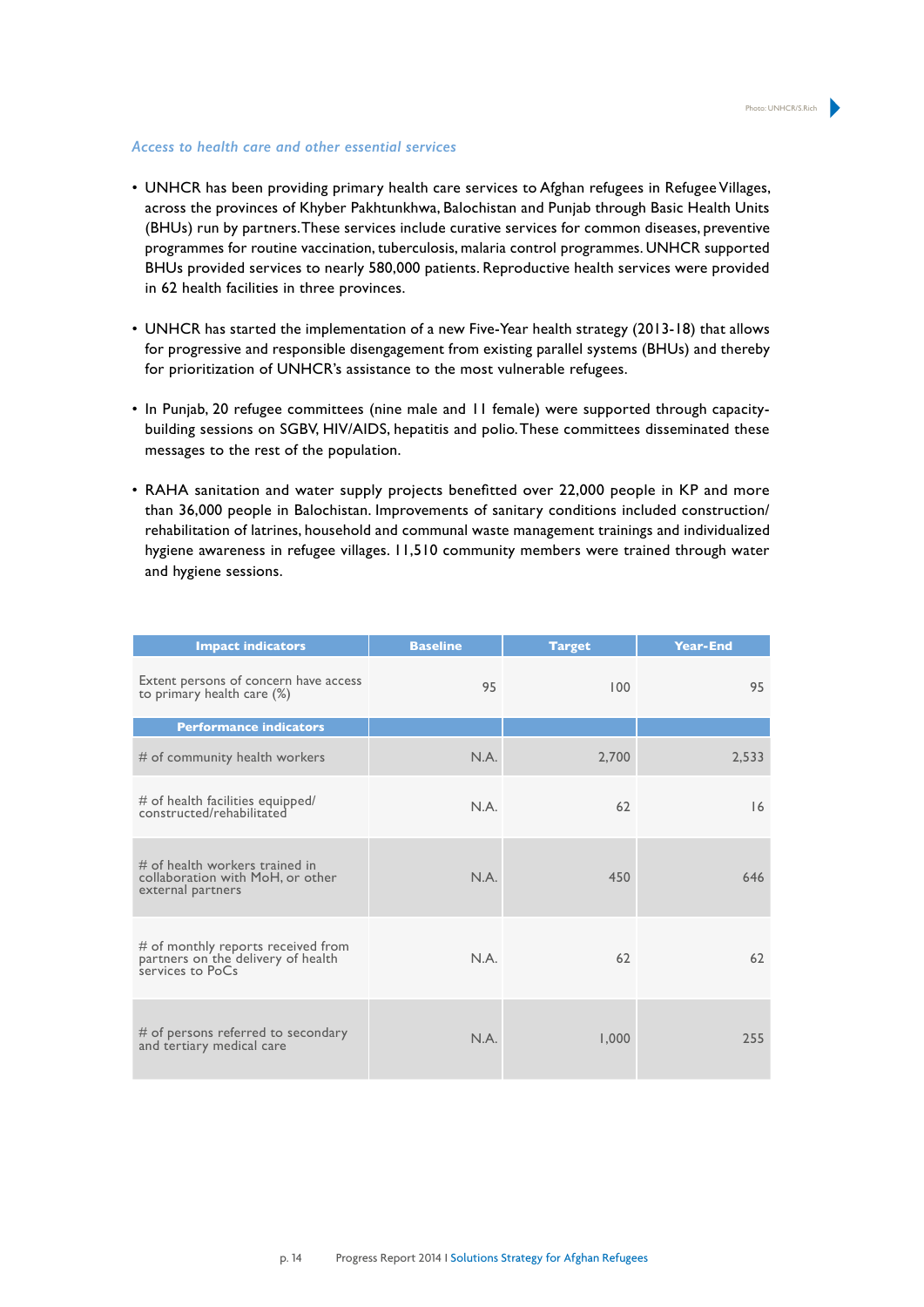

#### **Outcome 3: Improved and Diversified Livelihood Opportunities and Enhanced Food Security**

• Under a RAHA project, 790 individuals in Khyber Pakhtunkhwa (70 per cent female) were trained through vocational training projects in 18 trades ranging from traditional handicrafts to industrial crafts. Projects offered apprenticeship placements at the end of the training period as well as facilitation of market linkages for entrepreneurs. Trainings are offered in Quetta, Loralai, Pishin (in Balochistan) and Haripur and Mansehra (in Khyber Pakhtunkhwa).

| <b>Impact indicators</b>                                                                      | <b>Target</b> | <b>Year-End</b> |
|-----------------------------------------------------------------------------------------------|---------------|-----------------|
| % of Afghan refugees (18-59ys) earning at least minimum wages for more than 6 months per year | 40            | 30              |
| <b>Performance indicators</b>                                                                 |               |                 |
| # of UNHCR supported technical programmes that are accredited                                 | 195           | 18              |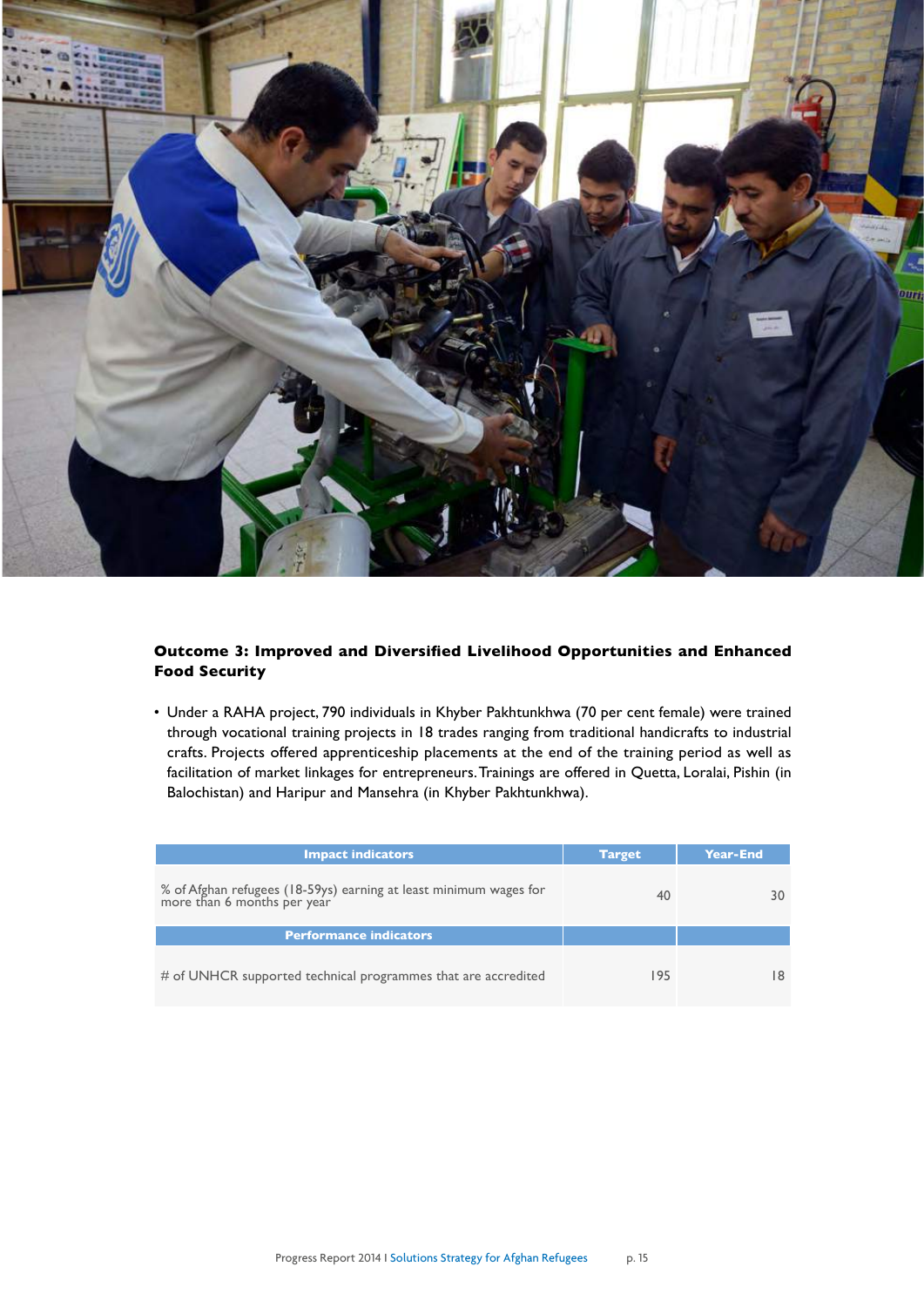

to: UNHCR/S.Rich

#### **Outcome 4: Social and environmental protection of refugees and returnees, as well as assistance and support to host communities**

- Legal coverage was provided to 97 per cent of persons of concern in refugee-hosting areas against a target of 90 per cent, through ten Advice and Legal Centres (ALACs) across the four provinces and through legal camps conducted as part of the community outreach.
- Over 384 refugee community committees were established in refugee villages, including women and youth groups, to mobilize community engagement. These committees have played a significant role, particularly in awareness-raising and promoting efforts to increase school enrolment and reduce dropouts. Three comprehensive participatory assessments were conducted in refugee villages and among urban populations. 321 sensitization and awareness raising sessions were held on various topics including elimination of domestic and gender-based violence, child labour, dangers of early marriage and the importance of education. As part of the SGBV Strategy, a total of 492 sensitization sessions were conducted and survivors were referred for psychosocial, legal, medical and livelihoods support.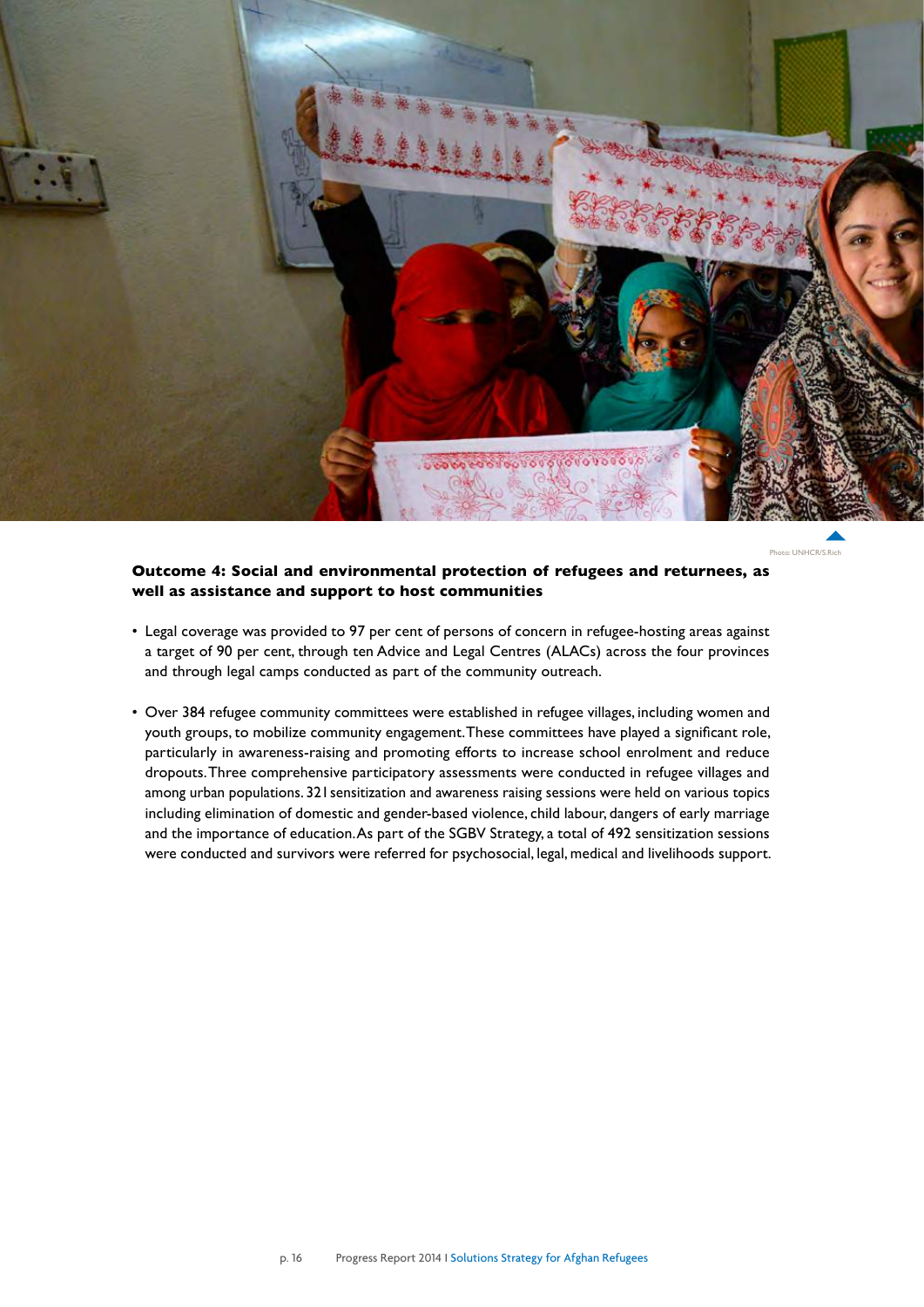

#### **Outcome 5: Capacity development of national authorities, associations, organizations and communities concerned with refugees, returnee and host communities**

- The Ministry of States and Frontier Regions (SAFRON) and the Chief Commissionerate for Afghan Refugees (CCAR) at the federal level and Commissionerate for Afghan Refugees (CARs) at the provincial levels received technical and material support.
- A series of awareness-raising sessions on refugee and human rights law were conducted for key counterparts including police officers, public prosecutors, judiciary, and border officials, totaling more than 1,930 participants.
- The SSAR Pakistan portfolio of projects was launched in Islamabad in May 2014 jointly by the Government of Pakistan and UNHCR.

| <b>SSAR Outcomes</b>                                       | <b>Funds received and</b><br>spent by UNHCR<br>and its partners in<br><b>Pakistan (USD)</b> | <b>Financial Require-</b><br><b>ments for UNHCR</b><br>and its partners for<br><b>Pakistan (USD)</b> | <b>Total Financial</b><br><b>Requirements in the</b><br><b>SSAR portfolio*</b> |
|------------------------------------------------------------|---------------------------------------------------------------------------------------------|------------------------------------------------------------------------------------------------------|--------------------------------------------------------------------------------|
| I. Voluntary repatriation                                  | 3,710,740                                                                                   | 5,645,729                                                                                            | 6,043,481                                                                      |
| 2. Access to essential services and<br>shelter             | 16,832,430                                                                                  | 60.359.246                                                                                           | 215,763,767                                                                    |
| 3. Livelihoods and food security                           | 989,280                                                                                     | 22.143.250                                                                                           | 58.657.750                                                                     |
| 4. Social and environmental<br>protection and resettlement | 13,325,559                                                                                  | 20.260.010                                                                                           | 82.180.898                                                                     |
| 5. Coordination and supporting role                        | 8,342,092                                                                                   | 10,056,846                                                                                           | 4,754,906                                                                      |
| Total                                                      | 43,200,102                                                                                  | 118,465,081                                                                                          | 367,400,802                                                                    |

\* The Portfolio of Projects for Pakistan was approved by the National Steering Committee as a multi-year portfolio.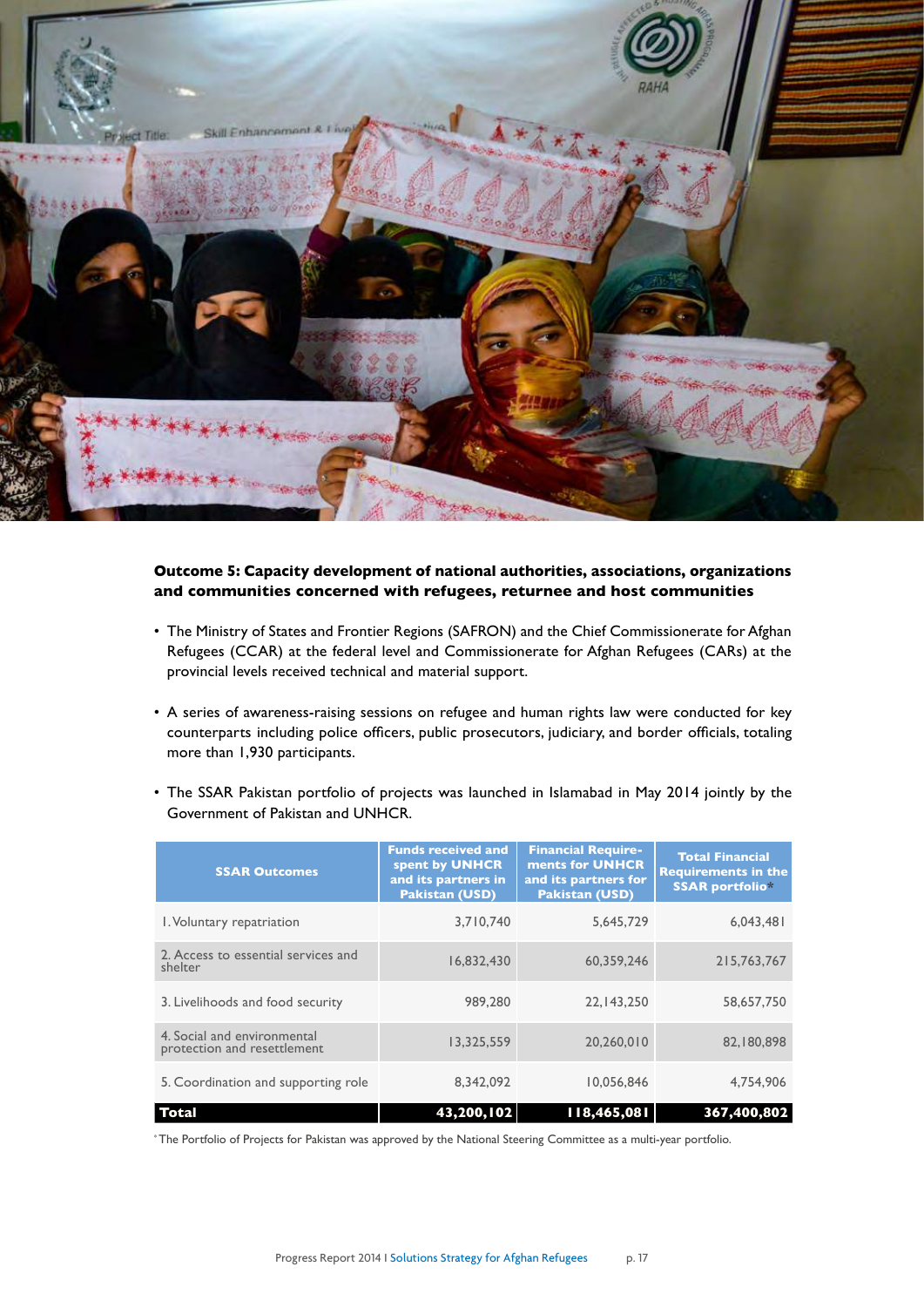## <span id="page-17-0"></span>ANNEXES

#### **Annex 1: Total Financial Requirements 2014 (all partners included in the portfolios)**

| <b>Summary Requirements per Outcome (in USD)</b>                         |                                           |                                    |                                        |               |  |
|--------------------------------------------------------------------------|-------------------------------------------|------------------------------------|----------------------------------------|---------------|--|
| <b>SSAR</b><br><b>Outcome</b>                                            | <b>Islamic Republic</b><br>of Afghanistan | <b>Islamic Republic</b><br>of Iran | <b>Islamic Republic</b><br>of Pakistan | <b>Total</b>  |  |
| Outcome I:<br>Voluntary<br>Repatriation                                  | 72,077,558                                | 7,619,901                          | 6,043,481                              | 85.740.940    |  |
| Outcome 2:<br>Access to Essential<br>Social Services and<br>Shelter      | 66,728,576                                | 102.694.176                        | 215,763,767                            | 385, 186, 519 |  |
| Outcome 3:<br>Livelihoods and<br><b>Food Security</b>                    | 19,927,076                                | 22,540,207                         | 58,657,750                             | 101,125,033   |  |
| Outcome 4:<br>Social and<br>Environmental<br>Protection,<br>Resettlement | 24,361,625                                | 16,764,203                         | 82,180,898                             | 123,306,726   |  |
| Outcome 5:<br>Capacity<br>Development                                    | 6,479,578                                 | 474,974                            | 4,754,906                              | 11,709,458    |  |
| <b>Grand Total</b>                                                       | 189,574,413                               | 150,093,461                        | 367,400,802                            | 707,068,676   |  |

#### **Annex 2: Funds received and spent and financial requirements for UNHCR and its partners in 2014**

| <b>SSAR</b><br><b>Outcomes</b> |                                                                       | <b>Islamic Republic</b><br>of Afghanistan                     |                                                                       | <b>Islamic Republic</b><br>of Iran                            |                                                                       | <b>Islamic Republic</b><br>of Pakistan                        |
|--------------------------------|-----------------------------------------------------------------------|---------------------------------------------------------------|-----------------------------------------------------------------------|---------------------------------------------------------------|-----------------------------------------------------------------------|---------------------------------------------------------------|
|                                | <b>Funds</b><br>received and<br>spent by<br>UNHCR and<br>its partners | Financial<br>Requirements<br>for UNHCR<br>and its<br>partners | <b>Funds</b><br>received and<br>spent by<br>UNHCR and<br>its partners | Financial<br>Requirements<br>for UNHCR<br>and its<br>partners | <b>Funds</b><br>received and<br>spent by<br>UNHCR and<br>its partners | Financial<br>Requirements<br>for UNHCR<br>and its<br>partners |
| <b>Total</b>                   |                                                                       |                                                               | 35, 242, 079   101, 077, 288   27, 977, 946                           | 64,804,475                                                    |                                                                       | 43,200,102   118,465,081                                      |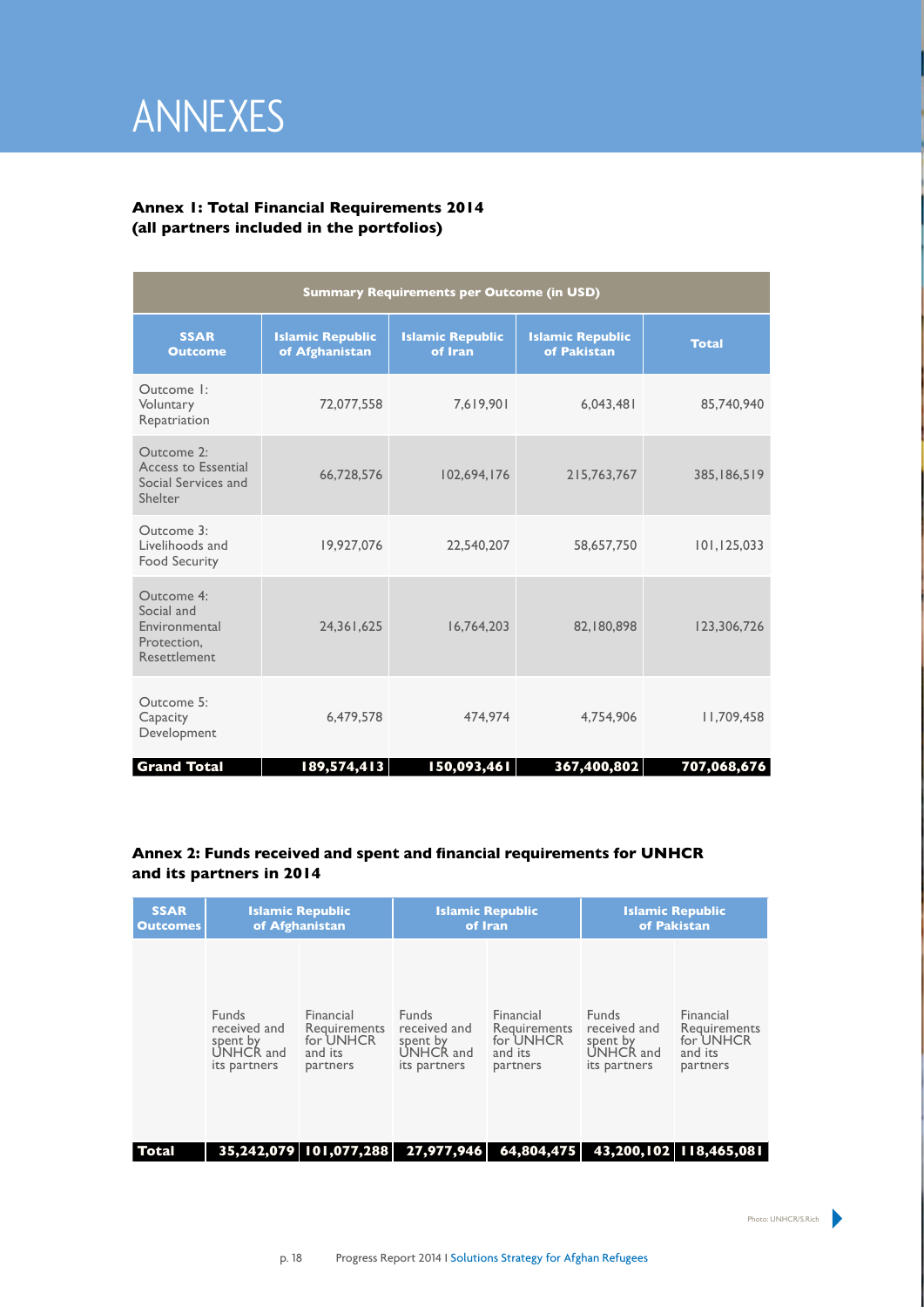